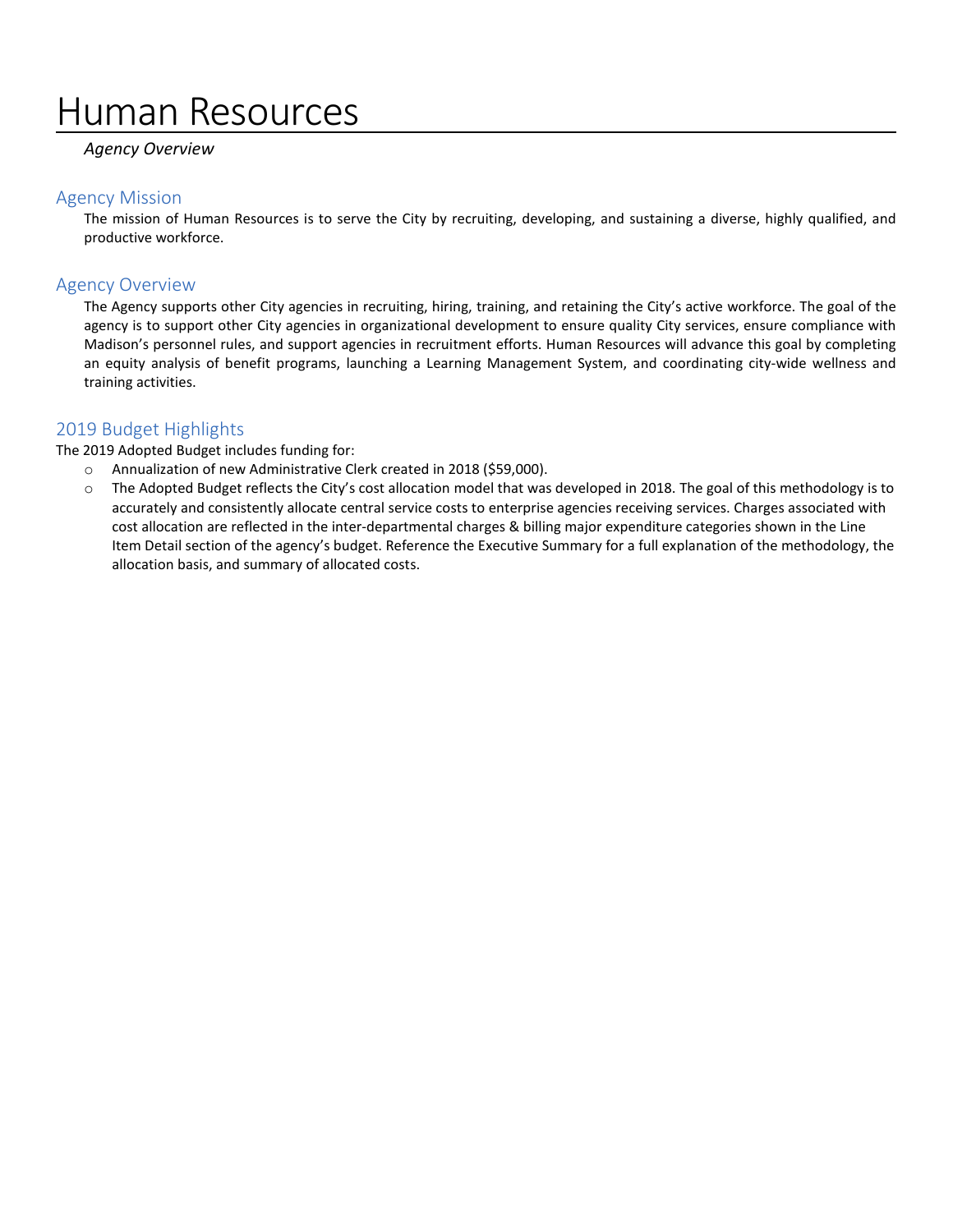# Budget by Service (All Funds)

|                               | 2017 Actual     |      | 2018 Adopted   |   | 2018 Projected           |   | 2019 Request   |  | 2019 Executive |    | 2019 Adopted |
|-------------------------------|-----------------|------|----------------|---|--------------------------|---|----------------|--|----------------|----|--------------|
| Revenue                       |                 |      |                |   |                          |   |                |  |                |    |              |
| <b>HR Services</b>            | (139,686)       |      |                |   | $\overline{\phantom{a}}$ |   |                |  | -              |    |              |
| Organizational & Health Devel | (36, 235)       |      | (25,500)       |   | (32,330)                 |   | (25,500)       |  | (25,500)       |    | (25,500)     |
| <b>Total Revenue</b>          | $(175, 921)$ \$ |      | $(25,500)$ \$  |   | $(32, 330)$ \$           |   | $(25,500)$ \$  |  | $(25,500)$ \$  |    | (25,500)     |
| Expense                       |                 |      |                |   |                          |   |                |  |                |    |              |
| <b>HR Services</b>            | 798.348         |      | 584.040        |   | 593.777                  |   | 605.714        |  | 640.798        |    | 640,798      |
| Employee & Labor Relations    | 628,356         |      | 700,659        |   | 537,512                  |   | 659,480        |  | 330,823        |    | 330,823      |
| Organizational & Health Devel | 610.984         |      | 662.527        |   | 588.032                  |   | 697.121        |  | 667.874        |    | 667.874      |
| <b>Total Expense</b>          | 2,037,688       | - \$ | $1,947,226$ \$ |   | 1,719,321                | Ŝ | $1,962,315$ \$ |  | 1,639,495      | Ś  | 1,639,495    |
| <b>Net General Fund</b>       | 1,861,767       | -S   | 1,921,726      | Ŝ | 1,686,991                |   | 1,936,815      |  | 1,613,995      | Ś. | 1,613,995    |

# Budget by Fund & Major<br>Fund: General

- ,<br>General

|                             |    | 2017 Actual    |   | 2018 Adopted   |     | 2018 Projected |     | 2019 Request             |   | 2019 Executive | 2019 Adopted |            |
|-----------------------------|----|----------------|---|----------------|-----|----------------|-----|--------------------------|---|----------------|--------------|------------|
| Revenue                     |    |                |   |                |     |                |     |                          |   |                |              |            |
| Intergovernmental Revenues  |    |                |   | (12,750)       |     |                |     | (12,750)                 |   | (12,750)       |              | (12,750)   |
| <b>Charges for Services</b> |    | (26, 970)      |   | (12,750)       |     | (26,000)       |     | (12,750)                 |   | (12,750)       |              | (12,750)   |
| Misc Revenue                |    | (9,265)        |   |                |     | (6, 330)       |     | $\overline{\phantom{a}}$ |   |                |              |            |
| <b>Total Revenue</b>        | Ś. | $(36, 235)$ \$ |   | $(25,500)$ \$  |     | $(32, 330)$ \$ |     | $(25,500)$ \$            |   | $(25,500)$ \$  |              | (25,500)   |
| Expense                     |    |                |   |                |     |                |     |                          |   |                |              |            |
| <b>Salaries</b>             |    | 1,468,173      |   | 1,464,128      |     | 1,292,508      |     | 1,474,023                |   | 1,522,795      |              | 1,522,795  |
| <b>Benefits</b>             |    | 445,386        |   | 466,805        |     | 414,813        |     | 464,657                  |   | 453,105        |              | 453,105    |
| <b>Supplies</b>             |    | 26,706         |   | 26,450         |     | 23,772         |     | 26,450                   |   | 26,450         |              | 26,450     |
| <b>Purchased Services</b>   |    | 119,758        |   | 141,816        |     | 128,061        |     | 141,816                  |   | 101,908        |              | 101,908    |
| Inter Departmental Charges  |    | 41,122         |   | 69,335         |     | 69,335         |     | 76,677                   |   | 76,677         |              | 76,677     |
| Inter Departmental Billing  |    | (203, 142)     |   | (221, 308)     |     | (209, 167)     |     | (221, 308)               |   | (541, 440)     |              | (541, 440) |
| <b>Total Expense</b>        | Ś. | 1,898,003 \$   |   | $1,947,226$ \$ |     | 1,719,321      | - Ś | $1,962,315$ \$           |   | 1,639,495      | -Ŝ           | 1,639,495  |
| <b>Net General Fund</b>     |    | 1,861,767      | Ŝ | 1,921,726      | \$. | 1,686,991      | Ŝ   | 1,936,815                | S | 1,613,995      | \$           | 1,613,995  |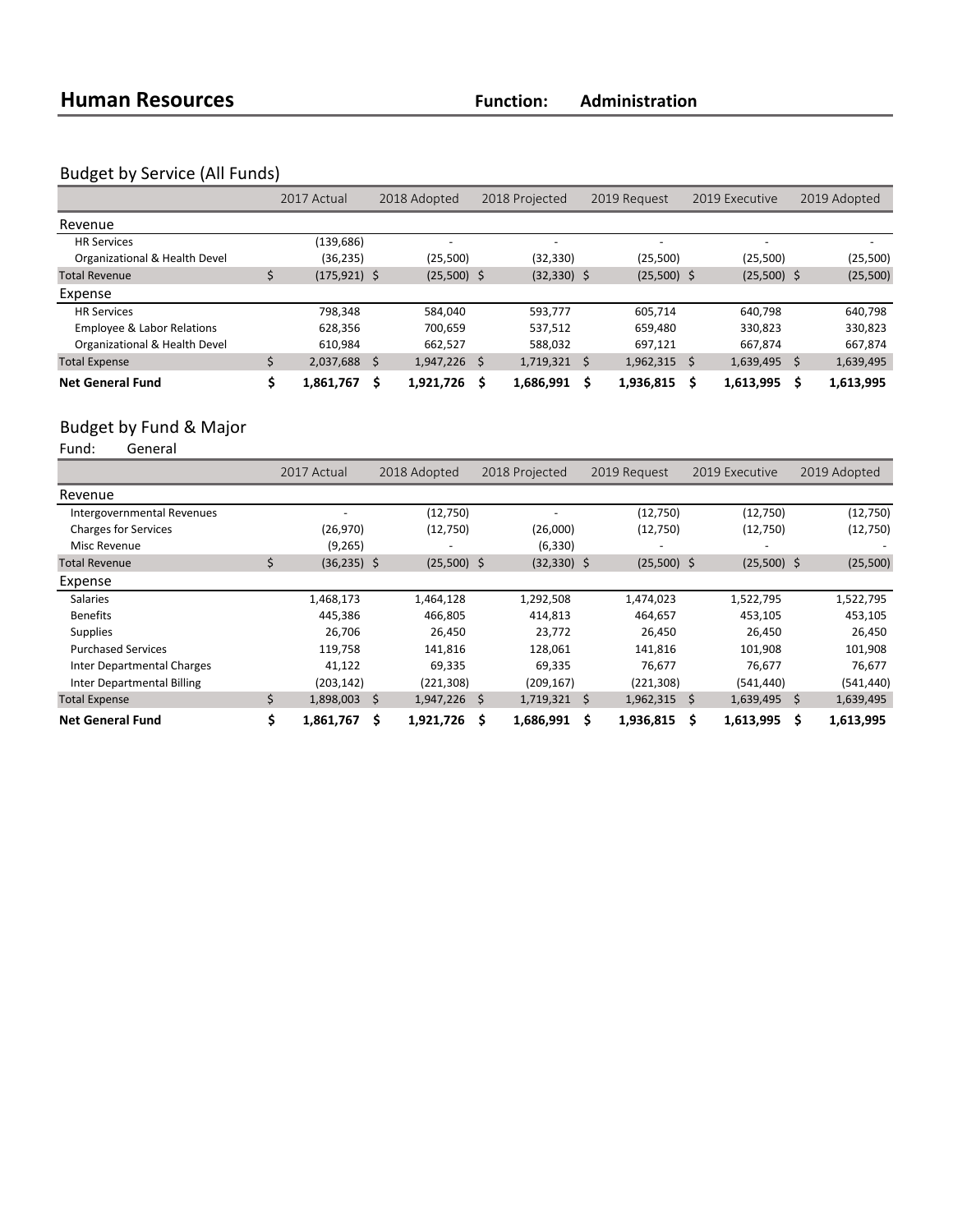*Service Overview*

#### **Service:** Employee & Labor Relations

#### Service Description

This service fulfills the City's obligations for contract negotiation and management, works with Employee Associations in developing and implementing employee handbooks, administers the Family and Medical Leave Act (FMLA), disability leave, layoffs, and occupational accommodations, and develops and implements the employee benefits program. The goals of this service are effective use of the Meet and Confer Process with employee associations, successful negotiation of all outstanding labor contracts, and effective implementation of employee benefits programs.

2019 Planned Activities

- Equity analysis of benefit programs with a thorough review and analysis of related programs and policies.
- Implementation of Government Alliance on Race and Equity (GARE) recommendations based on 2017 analysis.

#### Service Budget by Account Type

|                           | 2017 Actual              | 2018 Adopted<br>2018 Projected<br>2019 Request |         | 2019 Executive           | 2019 Adopted             |         |  |         |
|---------------------------|--------------------------|------------------------------------------------|---------|--------------------------|--------------------------|---------|--|---------|
| Revenue                   | $\overline{\phantom{0}}$ |                                                |         | $\overline{\phantom{0}}$ | $\overline{\phantom{0}}$ |         |  |         |
| Expense                   | 628.356                  |                                                | 700.659 | 537.512                  | 659.480                  | 330.823 |  | 330,823 |
| <b>Net Service Budget</b> | 628.356                  |                                                | 700.659 | 537.512                  | 659.480                  | 330.823 |  | 330,823 |

#### **Service: HR Services**

Service Description

This service provides Human Resources (HR) support to all City departments to help them achieve their goals by developing and implementing recruitment and selection strategies, assisting in the implementation of organizational changes (including the classification and reclassification of employees and positions) working with the Personnel Board, and providing general human resources support. The goals of this service are to increase diversity of applicants for City jobs across all classifications, identify positions struggling to attract qualified applicants, and implement strategies to increase the number of qualified applicants.

#### 2019 Planned Activities

- Expand community engagement and outreach efforts.
- Implementation of Government Alliance on Race and Equity (GARE) recommendations based on 2017 analysis.

#### Service Budget by Account Type

|                           | 2017 Actual | 2018 Adopted |         | 2018 Projected           |  |         | 2019 Executive |         | 2019 Request |  | 2019 Adopted |
|---------------------------|-------------|--------------|---------|--------------------------|--|---------|----------------|---------|--------------|--|--------------|
| Revenue                   | (139, 686)  |              |         | $\overline{\phantom{0}}$ |  |         |                |         |              |  |              |
| Expense                   | 798.348     |              | 584.040 | 593.777                  |  | 605.714 |                | 640.798 | 640,798      |  |              |
| <b>Net Service Budget</b> | 658.663     |              | 584.040 | 593.777                  |  | 605.714 |                | 640.798 | 640,798      |  |              |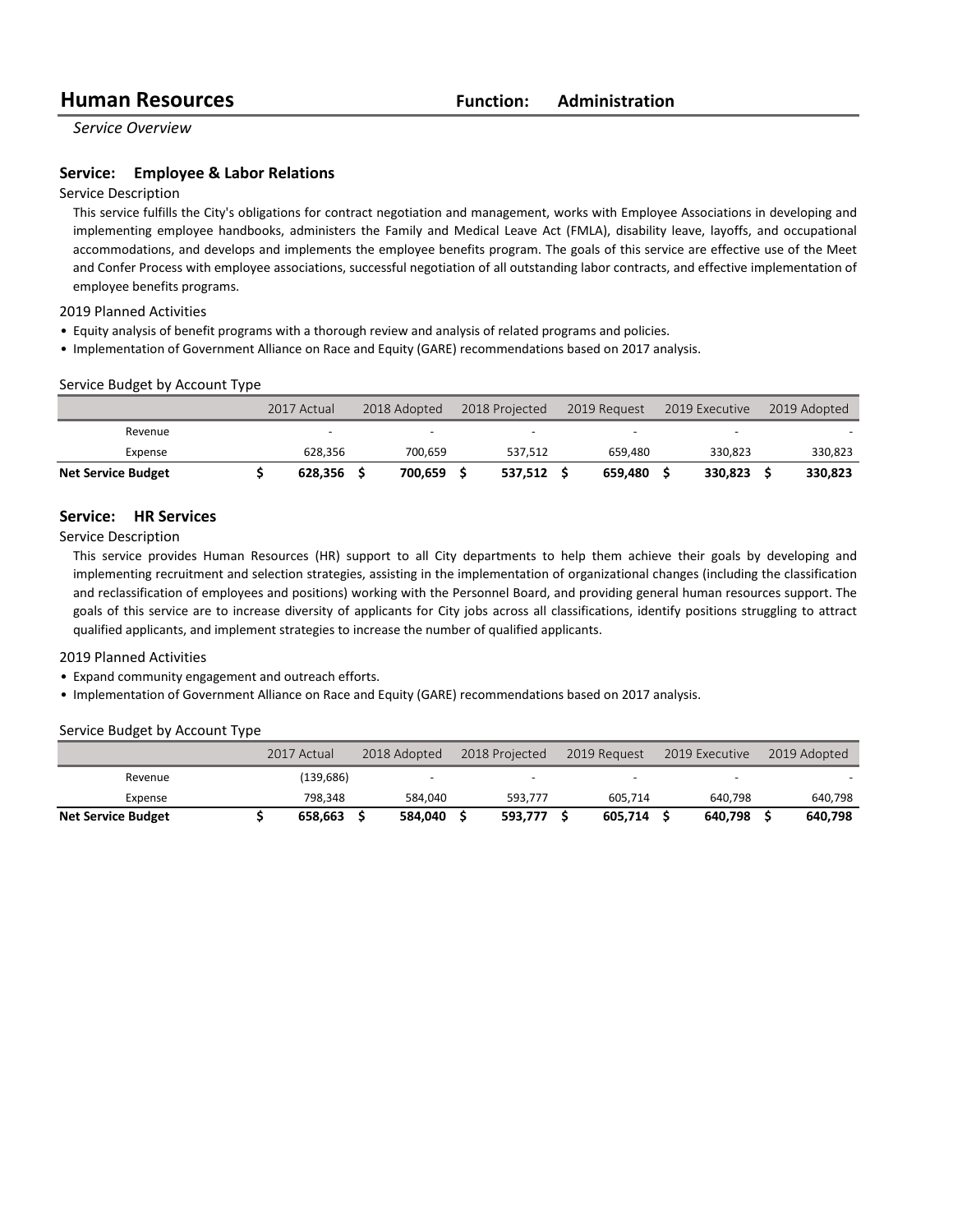*Service Overview*

#### **Service:** Organizational & Health Development

Service Description

This service ensures the success and engagement of City of Madison employees and agencies through the coordinated work of the Organizational Development and Wellness Programs, oversees the City's employee engagement initiatives, coordinates internal and external training for employees, facilitates planning initiatives, and develops and delivers wellness initiatives for employees. The goals of this service are to improve the on-boarding experience for new employees, enhance opportunities for employee development at various stages in their careers, and improve overall employee engagement citywide.

2019 Planned Activities

- Analyze, review, and expand the coordination of city-wide wellness and training activities.
- Implementation of Government Alliance on Race and Equity (GARE) recommendations based on 2017 analysis.
- Coordinate with the IT Department to identify and implement an effective Learning Management System.

• Provide ongoing staffing and support to the Performance Excellence Leadership Team and develop and organize training and support for Performance Excellence initiatives.

#### Service Budget by Account Type

|                           | 2017 Actual | 2018 Adopted | 2018 Projected | 2019 Request | 2019 Executive | 2019 Adopted |
|---------------------------|-------------|--------------|----------------|--------------|----------------|--------------|
| Revenue                   | (36,235)    | (25.500)     | (32,330)       | (25.500)     | (25,500)       | (25,500)     |
| Expense                   | 610.984     | 662.527      | 588.032        | 697.121      | 667.874        | 667.874      |
| <b>Net Service Budget</b> | 574.749     | 637.027      | 555.702        | 671.621      | 642.374        | 642.374      |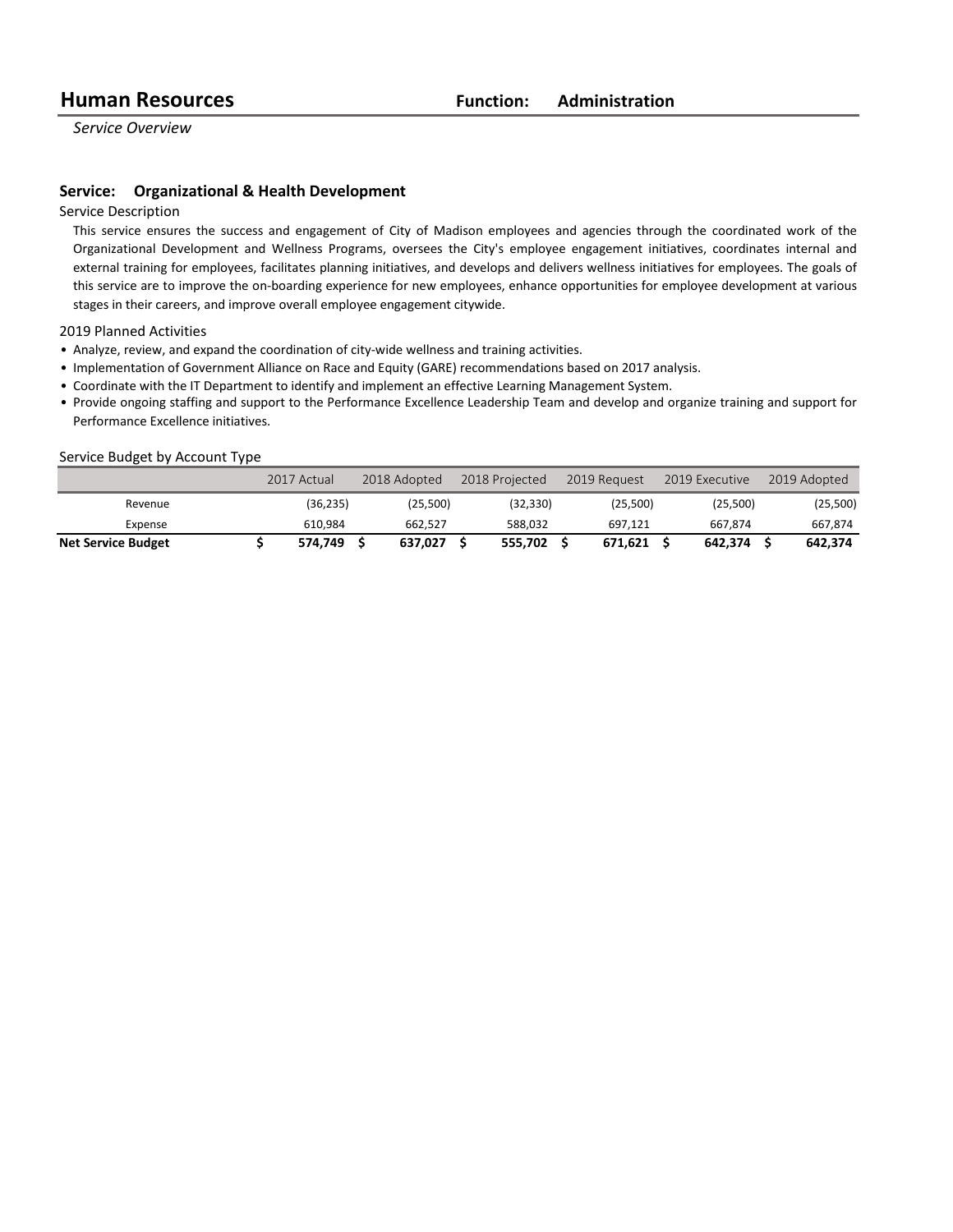**Line Item Detail** 

**Agency Primary Fund: General** 

## **Intergovernmental Revenues**

|                                    | 2017 Actual                     |               | 2018 Adopted |               | 2018 Projected                  |                | 2019 Request                    |               | 2019 Executive                  |                | 2019 Adopted |              |
|------------------------------------|---------------------------------|---------------|--------------|---------------|---------------------------------|----------------|---------------------------------|---------------|---------------------------------|----------------|--------------|--------------|
| Payment for Muni Service           |                                 |               |              | (3,300)       |                                 |                |                                 | (3,300)       |                                 | (3,300)        |              | (3,300)      |
| Other Unit of Gov Rev Op           |                                 |               |              | (9, 450)      |                                 |                |                                 | (9, 450)      |                                 | (9, 450)       |              | (9,450)      |
| <b>TOTAL</b>                       | \$                              |               | \$           | $(12,750)$ \$ |                                 |                | $\overline{\boldsymbol{\zeta}}$ | $(12,750)$ \$ |                                 | $(12,750)$ \$  |              | (12,750)     |
| <b>Charges for Service</b>         |                                 |               |              |               |                                 |                |                                 |               |                                 |                |              |              |
|                                    |                                 | 2017 Actual   |              | 2018 Adopted  |                                 | 2018 Projected |                                 | 2019 Request  |                                 | 2019 Executive |              | 2019 Adopted |
| Misc Charges for Service           |                                 | (26, 970)     |              | (12,750)      |                                 | (26,000)       |                                 | (12,750)      |                                 | (12,750)       |              | (12,750)     |
| <b>TOTAL</b>                       | \$                              | $(26,970)$ \$ |              | $(12,750)$ \$ |                                 | $(26,000)$ \$  |                                 | $(12,750)$ \$ |                                 | $(12,750)$ \$  |              | (12,750)     |
| <b>Misc Revenue</b>                |                                 |               |              |               |                                 |                |                                 |               |                                 |                |              |              |
|                                    |                                 | 2017 Actual   |              | 2018 Adopted  |                                 | 2018 Projected |                                 | 2019 Request  |                                 | 2019 Executive |              | 2019 Adopted |
|                                    |                                 |               |              |               |                                 |                |                                 |               |                                 |                |              |              |
| Miscellaneous Revenue              |                                 | (9, 265)      |              |               |                                 | (6, 330)       |                                 |               |                                 |                |              |              |
| <b>TOTAL</b>                       | \$                              | $(9,265)$ \$  |              |               | $\overline{\boldsymbol{\zeta}}$ | $(6,330)$ \$   |                                 |               | $\overline{\boldsymbol{\zeta}}$ |                | Ŝ.           |              |
| <b>Salaries</b>                    |                                 |               |              |               |                                 |                |                                 |               |                                 |                |              |              |
|                                    |                                 | 2017 Actual   |              | 2018 Adopted  |                                 | 2018 Projected |                                 | 2019 Request  |                                 | 2019 Executive |              | 2019 Adopted |
| <b>Permanent Wages</b>             |                                 | 1,352,218     |              | 1,490,800     |                                 | 1,252,492      |                                 | 1,500,695     |                                 | 1,549,467      |              | 1,549,467    |
| <b>Salary Savings</b>              |                                 |               |              | (53, 849)     |                                 |                |                                 | (53, 849)     |                                 | (53, 849)      |              | (53, 849)    |
| Premium Pay                        |                                 |               |              | 8,661         |                                 |                |                                 | 8,661         |                                 | 8,661          |              | 8,661        |
| <b>Compensated Absence</b>         |                                 | 94,481        |              |               |                                 | 14,982         |                                 |               |                                 |                |              |              |
| <b>Hourly Wages</b>                |                                 | 18,838        |              | 18,516        |                                 | 25,000         |                                 | 18,516        |                                 | 18,516         |              | 18,516       |
| <b>Overtime Wages Permanent</b>    |                                 | 1,155         |              |               |                                 |                |                                 |               |                                 |                |              |              |
| Overtime Wages Hourly              |                                 |               |              |               |                                 | 35             |                                 |               |                                 |                |              |              |
| <b>Election Officials Wages</b>    |                                 | 1,481         |              |               |                                 |                |                                 |               |                                 |                |              |              |
| <b>TOTAL</b>                       | \$                              | 1,468,173     | \$           | 1,464,128     | \$                              | 1,292,508      | \$                              | 1,474,023     | \$                              | 1,522,795      | \$           | 1,522,795    |
| <b>Benefits</b>                    |                                 |               |              |               |                                 |                |                                 |               |                                 |                |              |              |
|                                    |                                 | 2017 Actual   |              | 2018 Adopted  |                                 | 2018 Projected |                                 | 2019 Request  |                                 | 2019 Executive |              | 2019 Adopted |
| Comp Absence Escrow                |                                 |               |              |               |                                 | 20,427         |                                 |               |                                 |                |              |              |
| Health Insurance Benefit           |                                 | 240,465       |              | 258,893       |                                 | 209,229        |                                 | 245,274       |                                 | 230,520        |              | 230,520      |
| Wage Insurance Benefit             |                                 | 4,768         |              | 5,151         |                                 | 3,500          |                                 | 3,883         |                                 | 3,883          |              | 3,883        |
| <b>WRS</b>                         |                                 | 92,992        |              | 94,962        |                                 | 82,101         |                                 | 100,534       |                                 | 101,491        |              | 101,491      |
| <b>FICA Medicare Benefits</b>      |                                 | 106,341       |              | 106,983       |                                 | 98,744         |                                 | 114,150       |                                 | 116,369        |              | 116,369      |
| Post Employment Health Plans       |                                 | 820           |              | 816           |                                 | 812            |                                 | 816           |                                 | 842            |              | 842          |
| <b>TOTAL</b>                       | \$                              | 445,386       | \$           | 466,805       | Ŝ.                              | 414,813        | \$.                             | 464,657       | \$                              | 453,105        | \$           | 453,105      |
| <b>Supplies</b>                    |                                 |               |              |               |                                 |                |                                 |               |                                 |                |              |              |
|                                    |                                 | 2017 Actual   |              | 2018 Adopted  |                                 | 2018 Projected |                                 | 2019 Request  |                                 | 2019 Executive |              | 2019 Adopted |
| <b>Purchasing Card Unallocated</b> |                                 |               |              |               |                                 | 9              |                                 |               |                                 |                |              |              |
| <b>Office Supplies</b>             |                                 | 1,907         |              | 5,500         |                                 | 2,660          |                                 | 5,500         |                                 | 5,500          |              | 5,500        |
| <b>Copy Printing Supplies</b>      |                                 | 9,499         |              | 5,500         |                                 | 5,500          |                                 | 5,500         |                                 | 5,500          |              | 5,500        |
| <b>Hardware Supplies</b>           |                                 |               |              |               |                                 | 938            |                                 |               |                                 |                |              |              |
| Postage                            |                                 | 672           |              | 1,000         |                                 | 720            |                                 | 1,000         |                                 | 1,000          |              | 1,000        |
| <b>Books &amp; Subscriptions</b>   |                                 | 1,477         |              | 1,250         |                                 | 1,250          |                                 | 1,250         |                                 | 1,250          |              | 1,250        |
| <b>Work Supplies</b>               |                                 | 5,406         |              | 5,500         |                                 | 3,695          |                                 | 5,500         |                                 | 5,500          |              | 5,500        |
| Food And Beverage                  |                                 | 7,745         |              | 7,700         |                                 | 9,000          | 7,700                           |               |                                 | 7,700          |              | 7,700        |
| <b>TOTAL</b>                       | $\overline{\boldsymbol{\zeta}}$ | 26,706        | \$           | 26,450        | \$                              | 23,772         | - \$                            | 26,450        | $\overline{\boldsymbol{\zeta}}$ | 26,450         | \$           | 26,450       |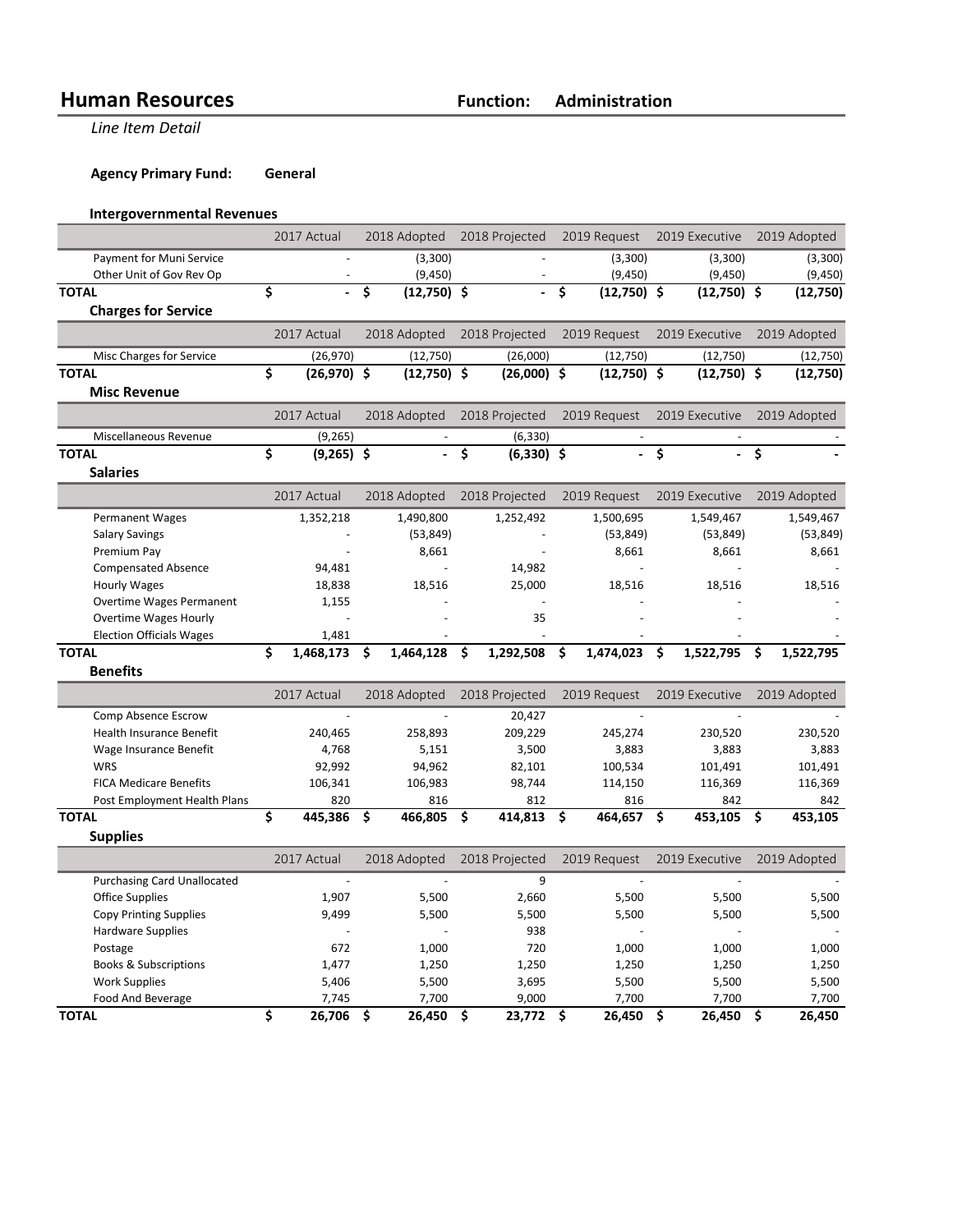**Line Item Detail** 

**Agency Primary Fund: General** 

#### **Purchased Services**

|                                   | 2017 Actual  | 2018 Adopted  | 2018 Projected | 2019 Request  | 2019 Executive | 2019 Adopted  |
|-----------------------------------|--------------|---------------|----------------|---------------|----------------|---------------|
| Telephone                         | 3,393        | 7,000         | 1,984          | 7,000         | 7,000          | 7,000         |
| <b>Facility Rental</b>            | 1,755        | 3,500         | 1,992          | 3,500         | 3,500          | 3,500         |
| <b>Custodial Bldg Use Charges</b> | 33,860       | 39,908        | 39,908         | 39,908        |                |               |
| <b>Comm Device Mntc</b>           | 366          | 6,500         | 366            | 6,500         | 6,500          | 6,500         |
| <b>Equipment Mntc</b>             |              |               | 222            |               |                |               |
| System & Software Mntc            | 11,598       | 11,598        | 1,941          | 11,598        | 11,598         | 11,598        |
| Recruitment                       | 2,401        | 1,000         | 2,950          | 1,000         | 1,000          | 1,000         |
| Conferences & Training            | 39,477       | 39,275        | 39,275         | 39,275        | 39,275         | 39,275        |
| Memberships                       | 1,582        | 3,700         | 2,944          | 3,700         | 3,700          | 3,700         |
| <b>Medical Services</b>           | 21,966       | 21,500        | 21,195         | 21,500        | 21,500         | 21,500        |
| Arbitrator                        |              | 1,000         |                | 1,000         | 1,000          | 1,000         |
| <b>Storage Services</b>           | 1,236        | 2,500         | 1,005          | 2,500         | 2,500          | 2,500         |
| <b>Consulting Services</b>        | 1,000        | 835           | 12,008         | 835           | 835            | 835           |
| <b>Advertising Services</b>       | 1,125        | 3,500         | 2,271          | 3,500         | 3,500          | 3,500         |
| <b>TOTAL</b>                      | Ś<br>119,758 | Ś.<br>141,816 | 128,061<br>Ŝ   | Ŝ.<br>141,816 | \$<br>101,908  | \$<br>101,908 |
| <b>Inter-Departmental Charges</b> |              |               |                |               |                |               |
|                                   | 2017 Actual  | 2018 Adopted  | 2018 Projected | 2019 Request  | 2019 Executive | 2019 Adopted  |
| ID Charge From Engineering        | 33,767       | 33,767        | 33,767         | 66,104        | 66,104         | 66,104        |
| ID Charge From Insurance          | 6,068        | 34,249        | 34,249         | 9,313         | 9,313          | 9,313         |

| ID Charge From Workers Comp        | 1.287  | 1.319  | 1.319  | 1.260  | ۔260   | . 260  |
|------------------------------------|--------|--------|--------|--------|--------|--------|
| <b>TOTAL</b>                       | 41.122 | 69.335 | 69.335 | 76.677 | 76.677 | 76,677 |
| <b>Inter-Departmental Billings</b> |        |        |        |        |        |        |

|                               | 2017 Actual | 2018 Adopted | 2018 Projected | 2019 Request             | 2019 Executive  | 2019 Adopted |
|-------------------------------|-------------|--------------|----------------|--------------------------|-----------------|--------------|
| ID Billing To Human Resources | (203, 142)  | (221, 308)   | (209, 167)     | (221, 308)               |                 |              |
| ID Billing To Landfill        |             |              |                |                          | (1,023)         | (1,023)      |
| ID Billing To Monona Terrace  |             |              |                |                          | (64, 351)       | (64, 351)    |
| ID Billing To Golf Courses    |             |              |                |                          | (40, 778)       | (40, 778)    |
| ID Billing To Parking         |             |              |                | $\overline{\phantom{m}}$ | (46,038)        | (46,038)     |
| ID Billing To Sewer           |             |              |                | ۰                        | (15, 490)       | (15, 490)    |
| ID Billing To Stormwater      |             |              |                |                          | (4,840)         | (4, 840)     |
| ID Billing To Transit         |             |              |                |                          | (308, 624)      | (308, 624)   |
| ID Billing To Water           |             |              |                |                          | (60, 296)       | (60, 296)    |
| <b>TOTAL</b>                  | (203.142)   | (221,308) \$ | (209,167) \$   | (221, 308)               | $(541, 440)$ \$ | (541,440)    |